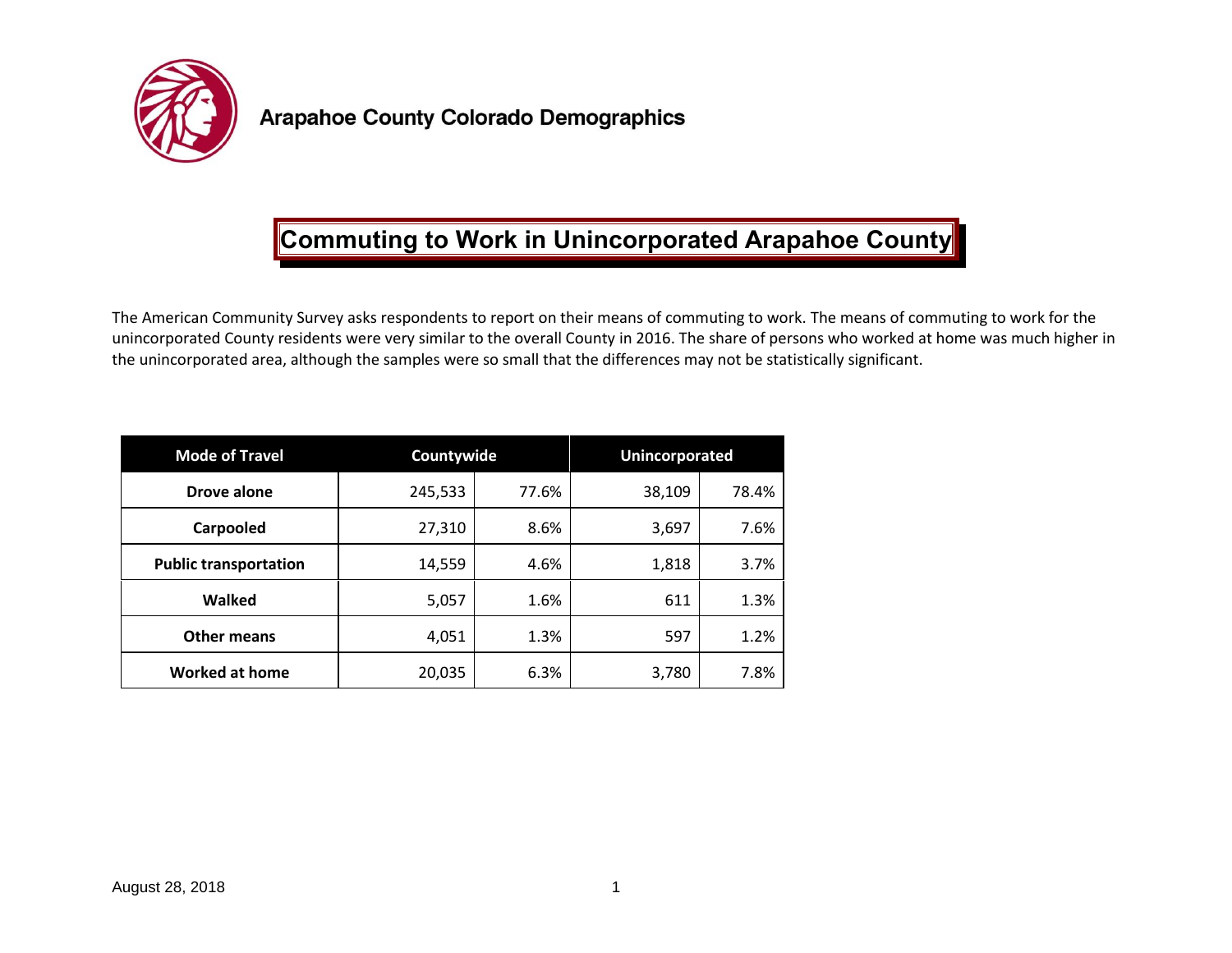

## **Arapahoe County Colorado Demographics**

At the Commissioner District level, the unincorporated portion of District 4 had the highest number of persons who walked to work. (District 5 has no unincorporated population.) District 3 had the greatest number of carpoolers, while District 2 had the largest number of persons who worked at home. In both Districts 1 and 2, those who worked at home exceeded all other categories except drove alone.